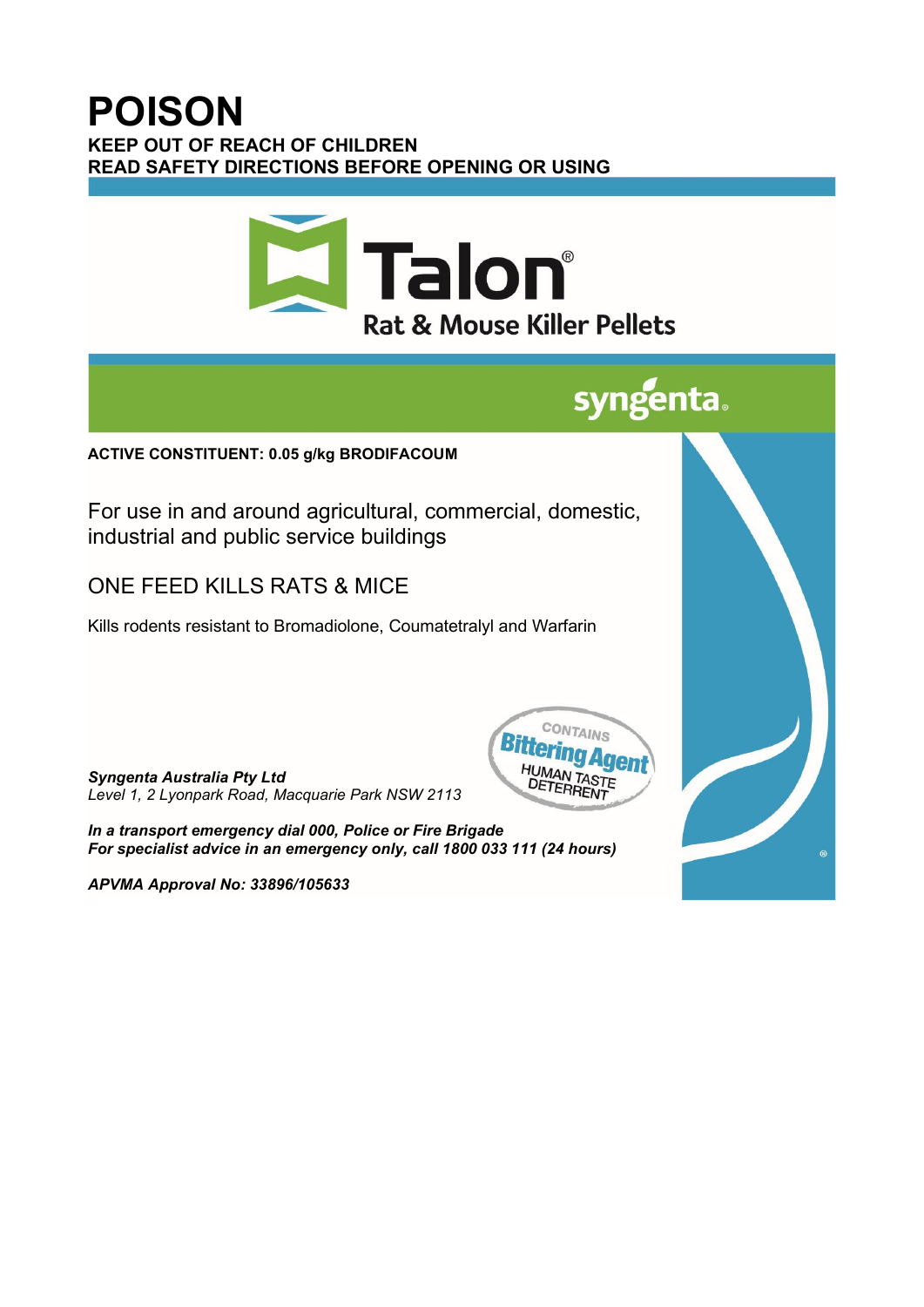#### **DIRECTIONS FOR USE**

#### **Restraints**

PLACE THE PELLETS IN TAMPER RESISTANT BAIT STATIONS DO NOT REMOVE PELLETS FROM BAIT STATION DO NOT PLACE BAIT STATIONS IN THE OPEN DO NOT EXCEED 3m BETWEEN BAIT STATIONS FOR MICE OR 9m FOR RATS IN CLEAN OUT TREATMENTS DO CHECK FOR PELLETS PULLED BY RODENTS INTO THE OPEN

#### **Baiting Strategy**

- Eliminate all alternative food sources as far as practical.
- Bait infested area. Place bait stations under cover.
- Set out bait stations in places frequented by mice and rats in and around buildings (within 2m) or enclosed spaces, eg drains.
- Actively search for, remove and destroy dead and moribund rodents whilst pellets are being used.

#### *Clean Out Treatments (Pulse Baiting)*

- Clean out treatments are used to remove existing infestations of rats and mice.
- For rats place 1 to 3 bait stations at intervals of 5 to 9m in infested areas.
- For mice place single bait stations at 2 to 3m intervals in infested areas.
- Use the greater number of bait stations and shorter distance between bait station placements when infestations are heavy.
- Always use tamper resistant bait stations and fix the stations securely with nails or wire where necessary.
- Place bait stations so as to prevent access to non-target animals.
- Always record the number and locations of bait stations for the purpose of replacement and later removal.
- Conduct initial inspection of bait stations after 3 or 4 days. Replace or refill bait stations where the pellets have been consumed. Repeat approximately 4 days later and then weekly. Replace contaminated or spoiled pellets.
- Baiting for at least 2 weeks (3 to 4 pulses) will be necessary to reduce rat/mouse numbers to a low level. Although heavy infestations may require longer treatments to achieve complete eradication.
- Discontinue the treatment when effective control has been achieved and remove all bait stations unless a maintenance treatment is to be undertaken.

#### *Monitoring and/or Maintenance Treatments*

- Monitoring and maintenance treatments are required at sensitive sites where there is no current rodent infestation but where the prevention of such infestation is essential to prevent significant risks to human health. Such treatments may be a condition for audit approval within food safety guidelines. However, use of this product must comply with the conditions of this label.
- For rats and mice place 1 bait station at intervals of between 15 and 30m in areas prone to rodent infestation.
- Always use tamper resistant bait stations and fix the stations securely with nails or wire where necessary.
- Place bait stations so as to prevent access to non-target animals.
- Always record the number and locations of bait stations for the purpose of pellet replacement and later removal.
- Bait stations should be checked at regular intervals according to an agreed and documented schedule.
- When a rodent infestation is detected revert to the directions for Clean Out Treatments.

#### **NOT TO BE USED FOR ANY PURPOSE, OR IN ANY MANNER, CONTRARY TO THIS LABEL UNLESS AUTHORISED UNDER APPROPRIATE LEGISLATION**